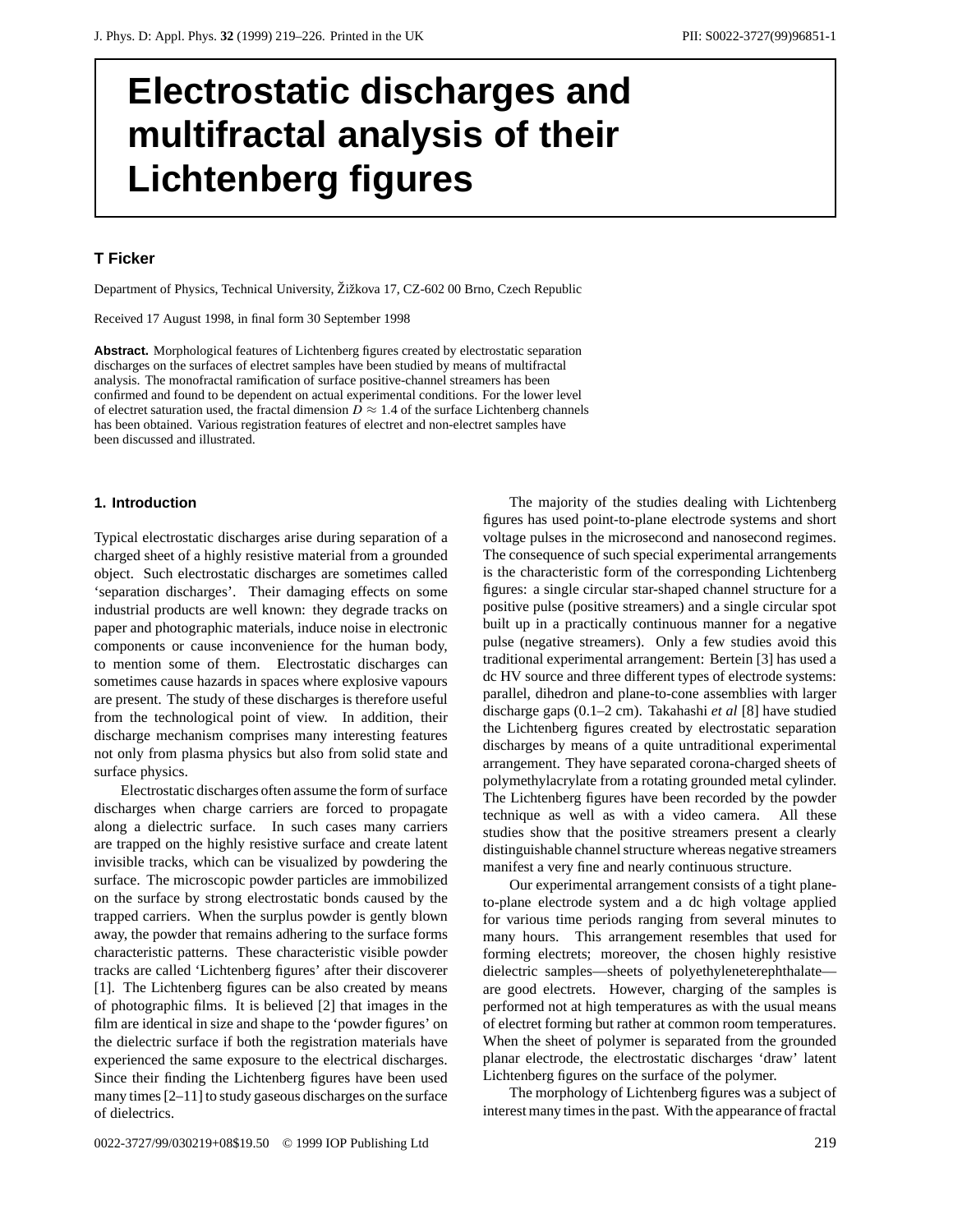geometry morphological studies became more sophisticated and more exact. The pioneering work of Niemeyer *et al* [6] has shown that random structures of positive-corona streamers form fractal patterns on the dielectric surface and that these patterns can be modelled on a computer. These facts have been verified later many times by other authors [9–18]. Nevertheless, most authors of the work published on the morphology of electrical discharges prefer computer simulations over the direct fractal analysis of experimental data.

This contribution is aimed at the direct analysis of the Lichtenberg figures created by electrostatic separation discharges. The general multifractal formalism [19–41] in the modification of Voss [36] is used to perform the multifractal image analysis of surface discharge patterns.

## **2. The experimental arrangement**

Highly resistive polymeric sheets of amorphous polyethyleneterephthalate (PET-a) have been cleaned carefully with ethanol and then inserted between two short-circuited copper plates for 24 h to eliminate surface charges. PET-a sheets 0.180 mm thick have been pressed between flat bronze electrodes of diameters  $\Phi_1 = 20$  mm and  $\Phi_2 = 40$  mm. The smaller electrode has been loaded with the negative electrical potential of −8*.*5 kV while the larger electrode has been grounded. The duration of application of HV has been chosen in the intervals of several minutes to hundreds of hours.

The field strength in the samples has not been tested separately but estimated only by means of elementary phenomenological considerations. The plane-parallel electrode system allows us to assume that there is a uniform field in the central region of electrodes while at their periphery a highly divergent field is expected. Supposing that polarization is the main mechanism for charging of samples, the external HV of 8.5 kV will cause a field strength of 14*.*31 kV mm−<sup>1</sup> in a polyethyleneterephthalate sheet 0.18 mm thick with the relative permittivity  $\varepsilon_r = 3.3$ . Under identical suppositions the density of surface charges can be also estimated to be

$$
\sigma_d = (\varepsilon_r - 1) \frac{\varepsilon_0}{t} U
$$
  
\n
$$
\varepsilon_0 = 8.854 \times 10^{-12} \text{ F m}^{-1}
$$
  
\n
$$
\varepsilon_r = 3.3
$$
  
\n
$$
t = 0.18 \times 10^{-3} \text{ m}
$$
  
\n
$$
U = 8.5 \times 10^3 \text{ V}
$$
  
\n
$$
\sigma \approx 961 \mu \text{ C m}^{-2}.
$$
 (1)

The polyethyleneterephthalate material is a well-known electret [42, 43] with aromatic and polar groups. The loading with HV causes its quasi-permanent charging, namely the active electret state. Two mechanisms leading to the electret state with PET-a have been reported [42, 43]: polarization of dipoles and redistribution of volume 'free' charges; each of them dominates at different temperatures of poling. Although our poling of PET-a takes place at room temperature ( $\simeq$ 20 °C), it can be anticipated that both mechanisms participate more or less in this charging process.

However, the density of remanent surface charges on the sample after switching off the external electrical field hardly reaches the estimated value (1),  $\sigma_d \approx 961 \mu C \text{ m}^{-2}$ , holding for an ideal dielectric under HV stress. The remanent charge density is supposed smaller but is still larger than 100  $\mu$ C m<sup>-2</sup>, which is the approximate limiting value necessary for the appearance of surface positive streamers of separation discharges reported by Takahashi *et al* [8]. In addition, the actual value of the remanent surface charge density will be dependent on the duration of poling of the sample. There will be a critical time interval ensuring charge saturation  $\sigma_s$  at constant HV; that is, for all poling intervals larger than that which is critical the remanent charge densities *σs* will be identical. Such a behaviour of surface charges is observed with standard electrets. The resulting electret state after removal of the HV electrode is such that the PET-a sheet is attached to the grounded electrode owing to electrostatic forces, which can be easily tested when separating the sheet from the earthed electrode.

During separation of two inversely charged surfaces the wedge-shaped air discharge gap successively increases and, when it attains an optimal Paschen value, an electrostatic discharge occurs. Since the grounded electrode bears positive charges and the attached surface of the polymeric sheet negative ones, the positive streamers will be directed towards the polymeric surface while negative streamers are directed towards the surface of the metallic electrode. Hence the powder technique will reveal Lichtenberg figures of positive channel streamers embedded within the background of the negative remanent electret charge on the polymeric surface. The commercial black powder 'Minolta toner IV' made from styrene acrylate copolymer filled with carbon black, pigment, iron oxide and silica has been used to develop the figures. The discharge figures have been scanned with the resolution of 1200 dpi and their digital images processed; the channel structure has been extracted from the background and then subjected to the multifractal analysis software.

## **3. Multifractal analysis**

From the very beginning of the 1980s multifractal computations [19–41] have been used as the basic tool for the morphological analysis of complex objects embedded in Euclidean space. For multifractal analysis the Euclidean space of the topological dimension *E* is partitioned into an *E*-dimensional grid whose basic cell is of a linear size *ε*. One of the topological measures used in this field is the measure [36]  $\mu_m(\varepsilon, q)$  defined by means of probability moments:

$$
\mu_m(\varepsilon, q) \approx m^q P_m(\varepsilon) \tag{2}
$$

where  $P_m(\varepsilon)$  can be regarded as an 'occupation' probability and *m* an 'occupation' number:

$$
P_m(\varepsilon) = \frac{N_m(\varepsilon)}{N_o(\varepsilon)} \qquad \sum_m P_m(\varepsilon) = 1. \tag{3}
$$

The 'occupation' integer *m* represents the number of points within one cell. The symbol  $N_m(\varepsilon)$  expresses the number of cells containing *m* points and  $N<sub>o</sub>(\varepsilon)$  is the number of cells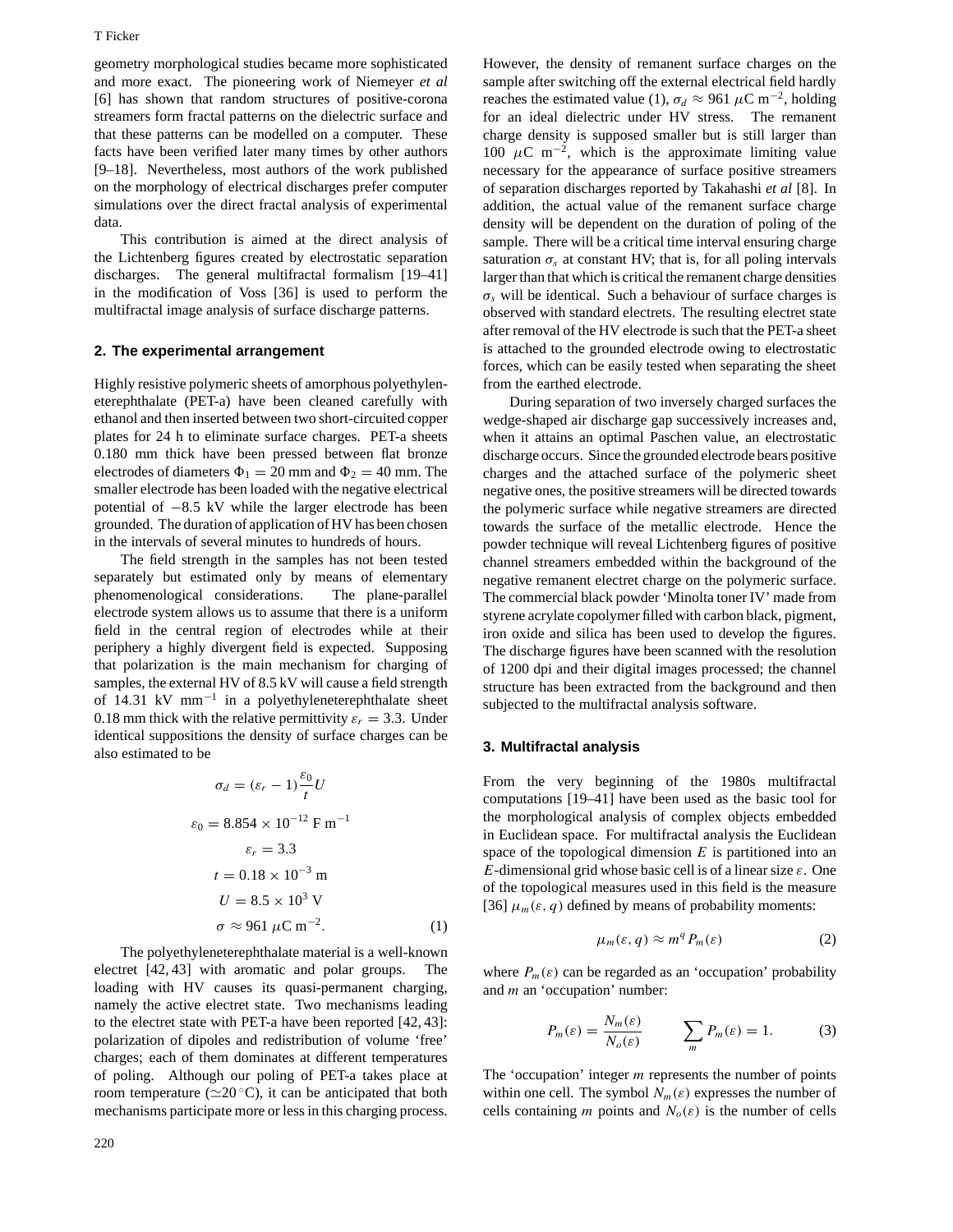containing at least one point; that is, it represents the total number of occupied cells.

The goal of the multifractal analysis is to determine one of the three existing multifractal spectra. The most frequently used spectrum is that of generalized dimension  $D_q$ :

$$
D_q = \lim_{q^* \to q} \frac{\partial \ln[\sum_m \mu(\varepsilon, q^*)]}{q^* \partial \ln \varepsilon} = \lim_{q^* \to q} \frac{\partial \ln M(\varepsilon, q^*)}{q^* \partial \ln \varepsilon}.
$$
 (4)

The fractal objects are assumed in the form of graphical bitmap files that have been created by digitizing pictures (in our case Lichtenberg figures). The plane of graphical pixels (points) representing the fractal set is covered with an *ε* grid whose basic cell is of the linear size *ε* pixels. On this grid the measure (2) is computed. Since the covering of the plane with a grid is arbitrary and the way of covering the plane should not influence the results, we realize several coverings in order to find the average value of the partition sum  $M_q(\varepsilon)$ . For each  $\varepsilon$  grid there are  $\varepsilon^2$  independent coverings generated by shifting the grid origin within the first *ε* cell

$$
M_q(\varepsilon) = \frac{1}{\varepsilon^2} \sum_{j=1}^{\varepsilon^2} M_j(\varepsilon, q). \tag{5}
$$

Such a procedure requires the fractal set to be embedded in a larger grid that allows one to move the origin without the loss of any part of the fractal object. The averages  $M_q(\varepsilon)$  are estimated for a series of  $\varepsilon$  grids and the slopes in the bilogarithmic plot  $\ln M_a(\varepsilon) \simeq \ln \varepsilon$  are calculated using the linear regression method. These slopes divided by the corresponding *q* values represent the dimensions  $D_q$  (4). Different  $D_q$  values for an analysed object indicate multifractal behaviour whereas identical values signify simple fractal features.

The algorithm described above has been implemented by means of the software tool Delphi 3. The created computer program is able to run on the NT system or on Windows 95/98.

### **4. Results and discussion**

The necessary prerequisite for revealing Lichtenberg figures in our experimental arrangement is the separation of the charged PET-a sheet from the grounded electrode. If the separation were not performed and the sheet remained attached to the metallic electrode, the corresponding powder figure (powdering on the top surface of the sheet) would be a nearly homogeneous black background of the electret remanent charge without any tracks of positive streamer channels. As soon as the separation starts and 'invisible' discharges take place, miniature geysers of expelled powder particles signifying the formation of channels can be seen. Nevertheless, in our experimental work the powdering was applied to the polymeric surface attached to the grounded electrode after the separation had been performed.

Figures 1–6 show surface structures created by separation electrostatic discharges in order of increasing time of electret poling. For longer times of poling (longer that 2 h) clear positive streamer channels appear (figure 3–6) whereas shorter times of poling (shorter than 30 min) yield



**Figure 1.** The electrostatic discharge structure for a poling time of 1 min.



**Figure 2.** The electrostatic discharge structure for a poling time of 30 min.

only an indistinct channel structure (figure 1). Extremely great intervals of poling (74.5 and 295.25 h—figures 5 and 6) do not give sharper or more ramified channel structure than those obtained with 2 and 3 h intervals of poling (figures 3 and 4). From these facts it follows that, in our case, the critical time necessary for attaining saturation of the electret surface charge approaches 2 h.

In figures 3–6 it is interesting to note the characteristic features of the channel structure and the black background. Although both regions are black, they bear opposite charges: the channel objects are positively charged while the background is negatively charged. The reason for that lies in the dielectric nature of the powder particles used that are attracted equivalently by both types of charges regardless of their signs, as we have verified by separate experiments. In addition, the separate experiments with the mixture of red-coloured lead oxide (bearing a positive charge) and yellow–white sulphur (bearing a negative charge) confirm that the polarities of the two regions are different. Nevertheless, interfaces between positive channels and negative background, which are manifested in the form of narrow white strips following the channels, represent neutral zones between the two charged regions.

To the best of our knowledge, the first author who reported the channel structure of electrostatic separation discharges on the surface of polyethyleneterephthalate was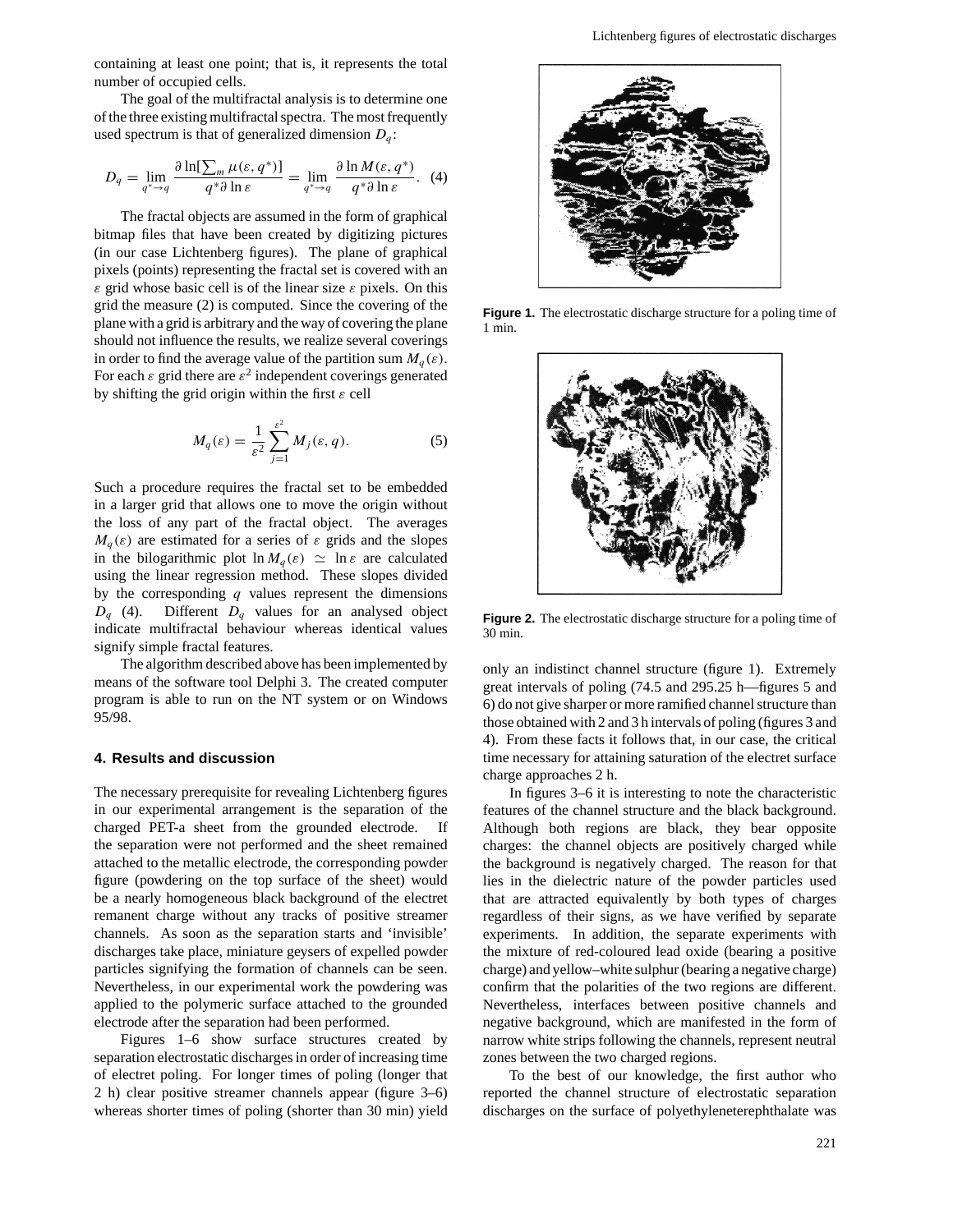

**Figure 3.** The electrostatic discharge structure for a poling time of 2.2 h. (a) the original structure and (b) the extracted channel structure  $(D = 1.36 \pm 0.02)$ .



**Figure 4.** The electrostatic discharge structure for a poling time of 3.2 h. (a) the original structure and (b) the extracted channel structure  $(D = 1.45 \pm 0.03)$ .

Bertein [3]. She presented a picture (figure 7 in [3]) showing a 'charge distribution obtained when a negatively charged foil of Mylar is removed far from an earthed plate'. The clearly depicted and ramified channel structure is very similar to that in our figures 3–6. Similar pictures are available also in the detailed study of these discharges published by Takahashi *et al* [8]. They classified the separation discharges into two groups: (i) 'micro-discharges' which form some diffuse spots instead of a channel structure and (ii) 'major discharges' with a pronounced channel structure. According to these authors it is the initial surface charge density  $\sigma$  that discriminates the two discharge modes. For smaller surface densities  $\sigma$  < 100  $\mu$ C m<sup>-2</sup> there appears an indistinct channel structure of micro-discharges (figures 3(e) and (f) in [8]) which might correspond to our figure 1. For very small densities  $\sigma$  < 12  $\mu$ C m<sup>-2</sup> they encountered no separation discharges. For the limiting value  $\sigma \approx 100 \mu C \text{ m}^{-2}$  these authors reported a channel structure with a characteristic length of several millimetres, which might be the case of our figure 2. For larger densities  $\sigma$  > 100  $\mu$ C m<sup>-2</sup> they supposed that there would be clearly resolved channel structures; for example, at

 $\sigma \approx 150 \,\mu\text{C m}^{-2}$  the characteristic length of their streamers was about 90 mm. The length of our surface streamers is limited by the diameter of the earthed electrode (40 mm) but in all saturated cases (figures 3–6) the length of 40 mm has been observed, at least with some of the manifested channels, especially in figures 5 and 6.

A further characteristic feature in the morphology of positive streamer channels is their ramification. The branching of the surface channels determines the geometry of the structure. An abundant ramification, when branches thoroughly fill the surface, leads to the geometrical structure whose dimension *D* will approach that of a plane  $D = 2$ . On the other hand, with poor ramification, when branches arise scarcely and the structure reminds one of a group of simple linear channels, the corresponding dimension can be expected to be close to that of a line  $D_{lin} = 1$ . Therefore, the interval  $\langle 1, 2 \rangle$  represents all possible values of dimensions *D* of the surface positive streamers. The actual geometrical dimension *D* for a given structure can be obtained from the multifractal analysis in the form of the Hausdorff–Besicovitch dimension *D*−<sup>1</sup> [45]. To analyse our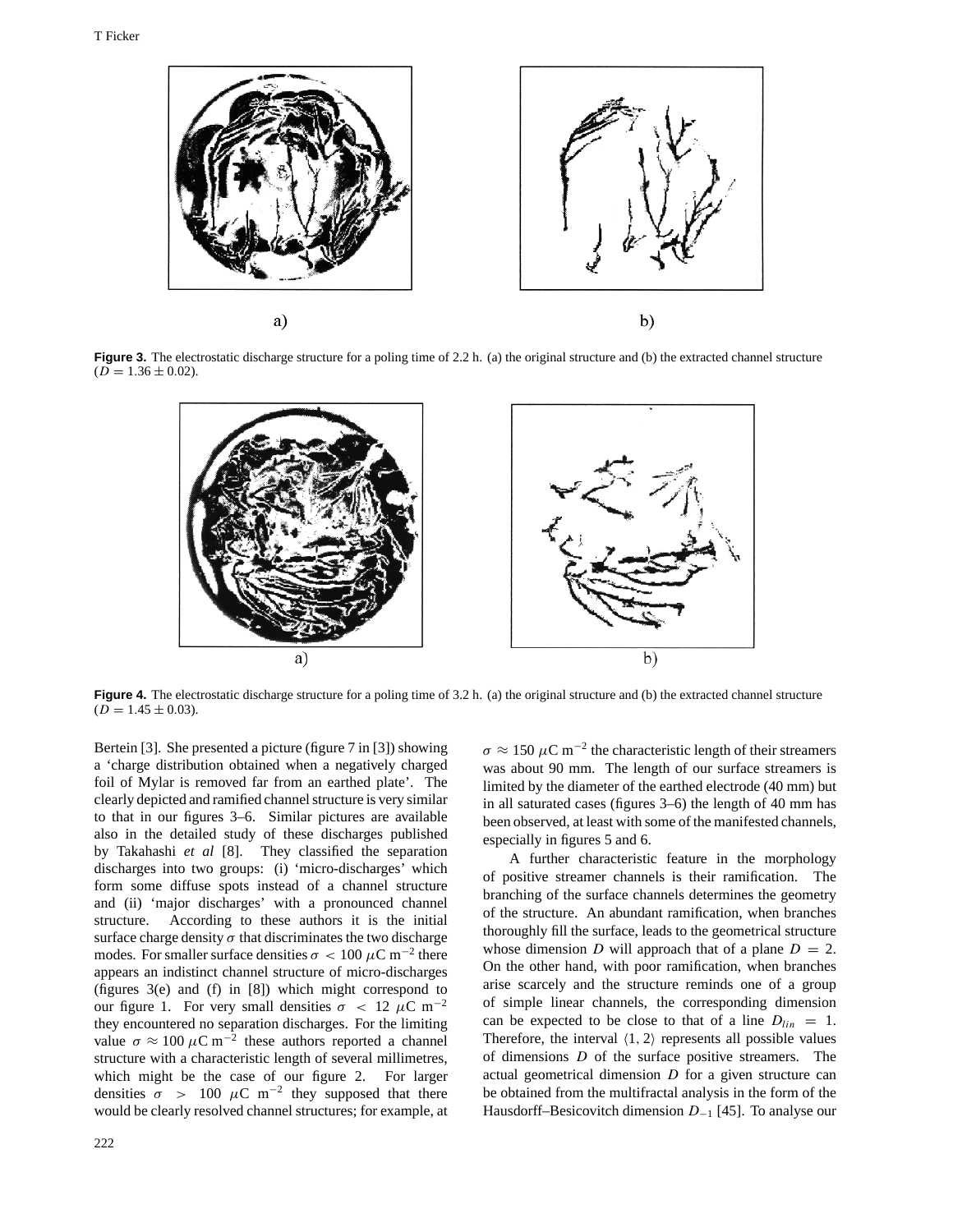

Figure 5. The electrostatic discharge structure for a poling time of 74.5 h. (a) the original structure and (b) the extracted channel structure  $(D = 1.45 \pm 0.02)$ .



**Figure 6.** The electrostatic discharge structure for a poling time of 295.25 h. (a) the original structure and (b) the extracted channel structure ( $D = 1.32 \pm 0.03$ ).

surface streamers, it was necessary to extract the channel structure from the background of the remanent electret surface charge. This extraction has been performed within digital processing of the scanned images and the extracted structures are depicted in figures 3(b)–6(b). The results of the corresponding multifractal analysis have shown that the studied structures manifest fractal rather than multifractal features so that the spectrum of the generalized dimensions  $D_q$  reduces to a single representative value *D* for all *q*. The actual values of the dimensions *D* for the structures from figures 3–6(b) are given in the last column of table 1 and are in the range 1.3–1.5 within the limiting statistical error of 2%. For the sake of comparison the last but one column of table 1 contains the fractal dimensions of the whole structure including the black background. These dimensions are higher (1.7–1.8), which could be expected since the whole structure fills the dielectric surface better than does that without the background.

The first authors who recognized possible fractal features of a surface discharge channel structure and tried to estimate its fractal dimension were Niemeyer *et al* [6]. Their radially shaped channel structure of the Lichtenberg figure was created on a 2 mm glass plate in  $0.3$  MPa  $SF<sub>6</sub>$  by an applied voltage pulse of 30 kV in 1 *µ*s; a rod-to-plane electrode arrangement was used. These authors visually analysed the obtained radial structure and for the estimation of its dimension they counted the number of branches *n* at various radii *r*:

$$
n(r) \simeq r^{D-1}.\tag{6}
$$

A careful counting of the number  $n(r)$  of branches for various radial distances *r* and a bilogarithmic plot of these data allowed them to determine the dimension  $D \approx 1.7$ . This higher value of the dimension corresponds to a more ramified channel structure, which can be easily checked by visual inspection of their structure (figure 1 in [6]) and those depicted in our figures 3–6. A similar manual monofractal analysis was repeated later [9] with practically identical results. The authors of [6] also started computer simulations of the surface channel structure. Many followers appeared in this field [12–18]. The dimensions from computer simulations exhibit a large variety of values according to the model parameters chosen. It is possible to find structures with restricted ramification [10], namely, with a lower dimension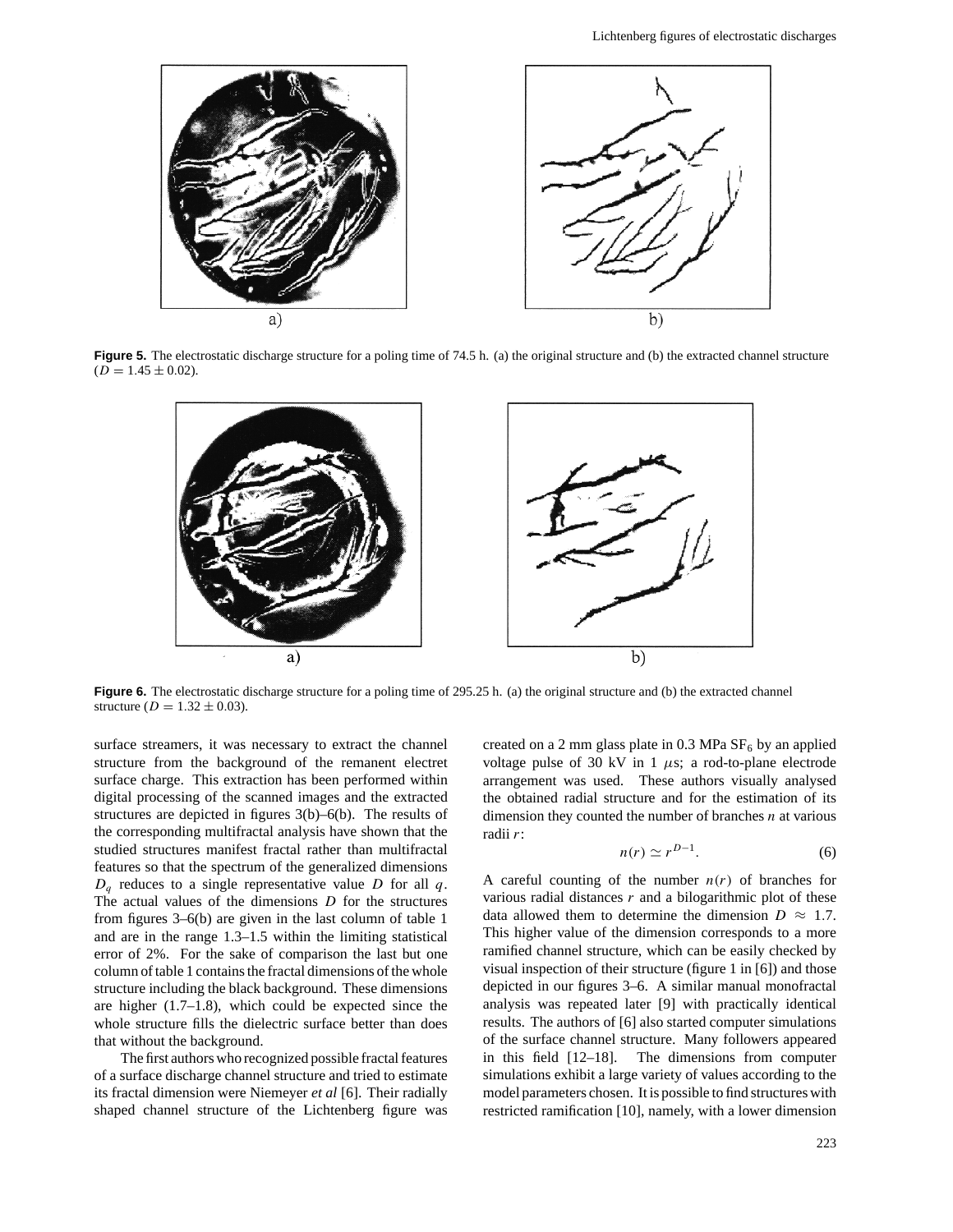**Table 1.** Results of multifractal analysis and physical conditions of the experiment.

|          | Experimental conditions                                             |                           | Dimension of the<br>total structure                         | Dimension of the<br>channel structure |
|----------|---------------------------------------------------------------------|---------------------------|-------------------------------------------------------------|---------------------------------------|
| Figure 1 | $\varphi = 39\%$<br>$p = 102.5$ kPa<br>$T = 23$ °C                  | 8.5 kV<br>$1 \text{ min}$ | $1.829 \pm 0.005$                                           |                                       |
| Figure 2 | $\varphi = 46\%$<br>$p = 102.4$ kPa 30 min<br>$T = 21.4$ °C         | 8.5 kV                    | $1.70 \pm 0.02$                                             |                                       |
|          | $\varphi = 56\%$<br>Figure 3 $p = 102.3$ kPa 2.2 h<br>$T = 20.6$ °C | 8.5 kPa                   | $1.73 \pm 0.02$                                             | $1.36 \pm 0.02$                       |
| Figure 4 | $\varphi = 50^{\circ}C$<br>$p = 102.5$ kPa 3.2 h<br>$T = 21$ °C     | 8.5 kV                    | $1.794 \pm 0.005$                                           | $1.45 \pm 0.03$                       |
| Figure 5 | $\varphi = 38\%$<br>$p = 102.2$ kPa<br>$T = 19.5$ °C                | 8.5 kV<br>74.5 h          | $1.825 \pm 0.009$                                           | $1.45 \pm 0.02$                       |
|          | $\varphi = 27\%$<br>$T = 21$ °C                                     | 8.5 kV                    | Figure 6 $p = 102.0 \text{ kPa}$ 295.25 h $1.814 \pm 0.006$ | $1.32 \pm 0.03$                       |

 $D \approx 1.46$  [10], which is close to our values (the last column of table 1), or more ramified structures  $D \approx 1.75$  [6, 10] or even very branched structures with  $D \approx 1.8$ –1.96 [6, 14]. Although a recent view [44] of the previous computer models [6] was slightly critical, it should be remembered that, in the field of stochastic processes, these models efficiently assisted one in establishing the new concept of fractal geometry that later proved to be very fruitful and useful in spite of various obstacles appearing during its introduction. In addition, computer models verified that ramification and, therefore, also fractal dimensions are strongly dependent on the model parameters that approximate the physical conditions under which a discharge experiment has been realized. Although much work in this field has been done, one important question still remains: what physical parameters influence the ramification of the channel structure and what mechanisms participate?

The original computer model of Niemeyer *et al* [6] solved the problem of ramification by introducing the 'growth' probability *p* dependent on a local electrical field *E*:

$$
p \propto E^{\eta} \tag{7}
$$

where  $\eta$  is a model parameter. In consequence of the simplifying simulation steps the dimension *D* of the resulted structure is dependent solely on the model parameter *η*, namely,  $D(\eta)$ , although there is experimental evidence [3, 8] that the branching depends on more than one parameter. Let us mention some of them: the thickness ratio of the discharge gap and the dielectric layer, the electronegativity of the gas used and the external voltage chosen. The dependence on the external voltage for the case of our surface electrostatic separation discharges actually means the dependence on the electret charge density  $\sigma$ . This fact can be illustrated by reference to figures 2 and 3. In figure 2 the practically unramified and weakly resolved channel structure embedded in an unsaturated electret charge can be seen whereas in figures 3–6 clearly branched sharp



**Figure 7.** Direct micro-discharges at the grounded electrode.

channel structures accompanied by saturated electret surface charges are manifested. The saturation states of the structures in figures 3–6 imply that they have mutually similar degrees of ramification, which is reflected in the similar values  $(\approx 1.4)$ of their fractal dimensions (the last column of table 1).

Finally, it might be of interest to mention another feature of discharge figures that is at first sight surprising: the channel structure does not appear when one is using a photographic film instead of the dielectric sample. The reason is natural. The photographic emulsion is not an electret that can be charged so that no surface charge density remains after removal of the HV electrode. Thus, no electrostatic discharges occur on separating the photographic film from the grounded electrode. Nevertheless, the developed film reveals numerous small discharge spots (figure 7) at the periphery of the electrode to which the photosensitive emulsion has been attached. The 'slight' micro-discharges at the edges of electrodes are initiated when a HV electrical field acts on a sample. The micro-discharges are of the same nature as the so-called 'partial' discharges that can cause successive degradation of metal insulator interfaces. We have studied the fractal features of amplitude and time statistics of partial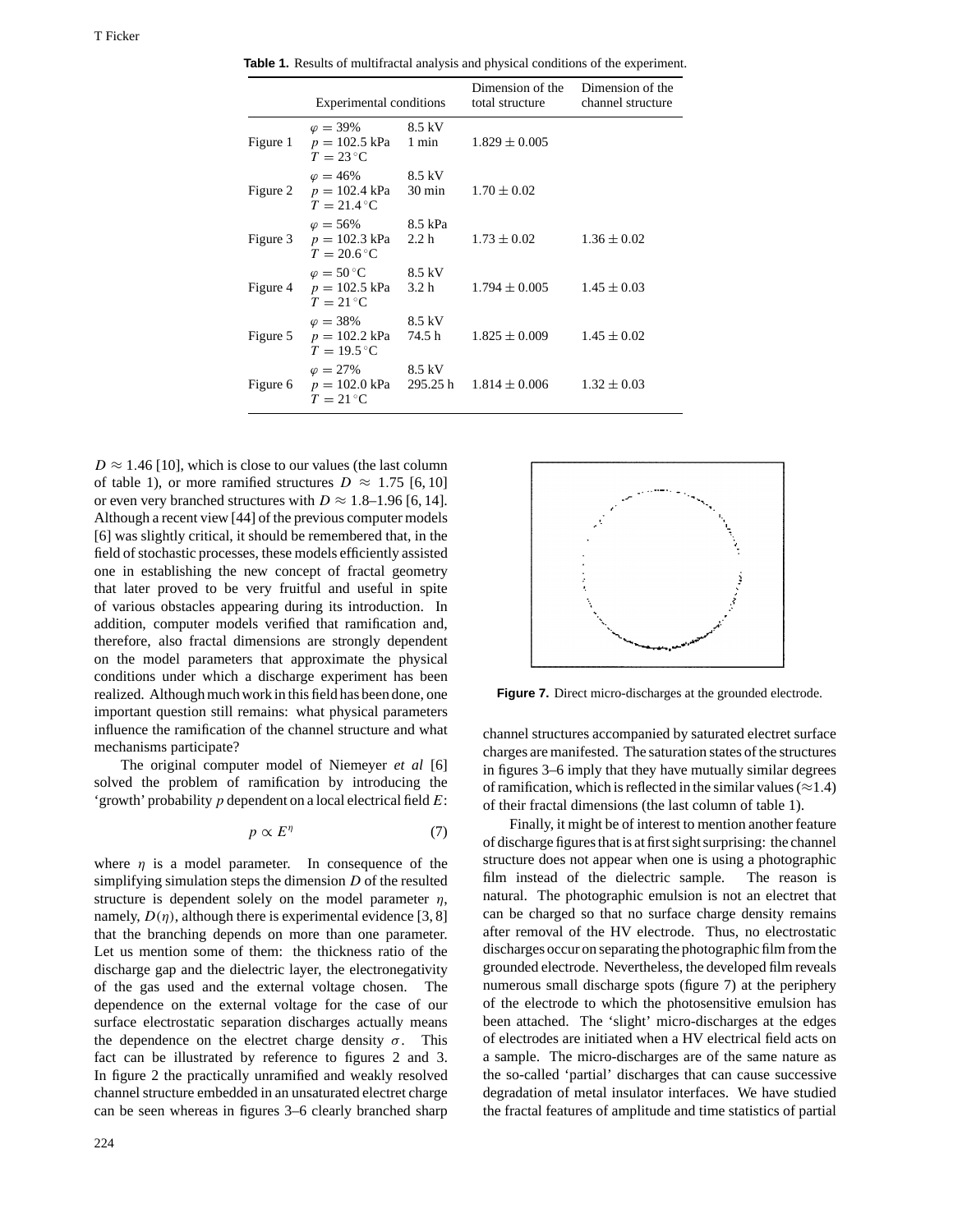micro-discharges previously [46] but without morphological connections. The partial micro-discharges 'follow' the shape of metallic edges so that the discharge spots 'draw' the circular outlines of the parent electrode. Using lower values of HV and a shorter exposure time (several minutes) the discharge spots are scarcely scattered along the circle like single points. Topologically this situation represents a fractal dimension of zero. With increasing HV and exposure time the points will tend to draw the circle more continuously and the fractal dimension will approach the dimension of a linear object,  $D = 1$ . This is the case of our structure in figure 7 (4 kV and 90 min exposure) whose dimension  $D = 0.987 \pm 0.009$  is very close to unity. At still higher fields and exposure times it can be anticipated that 'widening' of the discharge circle into a circular strip or band will occur, with the dimension approaching that of a two-dimensional object,  $D = 2$ . Nevertheless, such intensively loaded films suffer overexposure, which makes them hard to process. For completeness a remaining question should be answered; namely that of why the dielectric polyethyleneterephthalate samples are not affected by these fine micro-discharges. Undoubtedly, they experience impacts of the micro-discharges during HV loading but the corresponding charge transferred to the surface of a dielectric is not able to compete with the high density of dielectric surface charge (see equation (1)). For an extraordinarily long HV loading (hundreds of hours) the influence of microdischarges is not negligible and can be observed also in powder figures; see figure 5(a) that contains the white neutral strip around the smaller HV electrode drown inside the black background representing the image of the larger grounded electrode.

#### **5. Conclusion**

This contribution has discussed morphological features of Lichtenberg figures created by electrostatic separation discharges on the surface of electret samples. Under the given experimental conditions, restricted ramifications of the channel structure of positive streamers have been observed and the corresponding fractal dimensions estimated. A saturated electret state ensures that the formation of channels with 'self-similar' ramification of a characteristic fractal dimension occurs. In our case, with PET-a samples the saturation has been reached at room temperatures, with the field strength about 14 kV mm<sup>-1</sup> and within a poling time of about 2 h. The attained density of remanent electret surface charge is supposed to be higher than 100  $\mu$ C m<sup>-2</sup> and has caused electrostatic separation discharges that have formed Lichtenberg positive channels with the average fractal dimension  $D \approx 1.4$ . It is expected that the electret states of higher saturation ( $\sigma \gg 100 \ \mu C \ m^{-2}$ ) will provide Lichtenberg figures with more abundant and structured ramification possessing higher fractal dimensions. However, generally the fractal dimension of the surface Lichtenberg channels must lie in the interval  $\langle 1, 2 \rangle$ .

The samples with photographic emulsion do not exhibit any Lichtenberg channel that would be caused by electrostatic separation discharges since they are not electrets that are able to conserve a remanent electret charge and, thus,

they cannot experience electrostatic separation discharges. However, they are able to register 'fine' partial microdischarges running under the action of a HV field at the edges of electrodes. The micro-discharges 'dot' in a stochastic manner the outlines of metallic edges in the photographic emulsion and the developed small discharge spots more or less fill the surface of the film. The filling of the surface by discharge spots is governed by the actual experimental conditions and can vary from discontinuous fractal scattering of separate points through almost continuously filled linear outlines of electrodes up to densely filled area strips (bands). Such a variety of ways of filling the surface corresponds to the wider interval  $(0, 2)$  of fractal dimensions.

The fractal dimension seems to be a characteristic parameter classifying not only the amplitude distributions of partial discharges [46] but also the topology of surface streamers of separation discharges. This topology seems to be closely connected with the level of electret surface charge that is the main driving factor in the mechanism of electrostatic separation discharges.

#### **Acknowledgments**

This work was supported by the grant agency of the Czech Republic under grant 202/97/1407. Thanks are also due to Dr D Martišek for software work and Associate Professor M Druckmüller for digitizing pictures.

## **References**

- [1] Lichtenberg G C 1777 *Novi Comm. Soc. Reg. Sci. Gott.* **8** 168
- [2] Morris A T 1951 *Br. J. Appl. Phys.* **2** 98
- [3] Bertein H 1973 *J. Phys. D: Appl. Phys.* **6** 1910
- [4] Murooka Y and Koyama S 1979 *J. Appl. Phys.* **50** 6200
- [5] Nakanishi K, Yoshioka A, Shibuya Y and Nitta T 1982 Charge accumulation on spacer surface at dc stress in compressed SF6 gas *Gaseous Dielectrics III* ed L G Christophorou (New York: Pergamon) p 365
- [6] Niemeyer L, Pietronero L and Wiesmann H J 1984 *Phys. Rev. Lett.* **52** 1033
- [7] Hidaka K and Murooka Y 1986 *J. Appl. Phys.* **59** 87
- [8] Takahashi Y, Fujii H, Wakabayashi S, Hirano T and Kobayashi S 1989 *IEEE Trans. Electr. Insul.* **24** 573
- [9] Niemeyer L 1991 *7th Int. Symp. on High Voltage Engineering, Dresden* p 937
- [10] Femia N, Lupo G and Tucci V 1991 *7th Int. Symp. on High Voltage Engineering, Dresden* p 921
- [11] Gallimberti I, Marchesi G and Niemeyer L 1991 *7th Int. Symp. on High Voltage Engineering, Dresden*
- [12] Murat M 1985 *Phys. Rev.* B **32** 8420
- [13] Fujimori S 1985 *Japan. J. Appl. Phys.* **24** 1198
- [14] Satpathy S 1986 *Phys. Rev. Lett.* **57** 649
- [15] Wiesmann H J and Zeller H R 1986 *J. Appl. Phys.* **60** 1770
- [16] Evertsz C 1989 *J. Phys. A: Math. Gen.* **22** L1061
- [17] Pietronero L and Wiesmann H J 1988 *Z. Phys.* B **70** 87
- [18] Barclay A L, Sweeney P J, Dissado L A and Stevens G C 1990 *J. Phys. D: Appl. Phys.* **23** 1536
- [19] Mandelbrot B B 1972 Possible refinement of the lognormal hypothesis concerning the distribution of energy dissipation in intermittent turbulence *Statistical Models and Turbulence* ed M Rosen and C Van Atta (New York: Springer) pp 333–51
- [20] Mandelbrot B B 1974 *J. Fluid Mech.* **62** 331
- [21] Mandelbrot B B 1983 *The Fractal Geometry of Nature* (New York: Freeman)